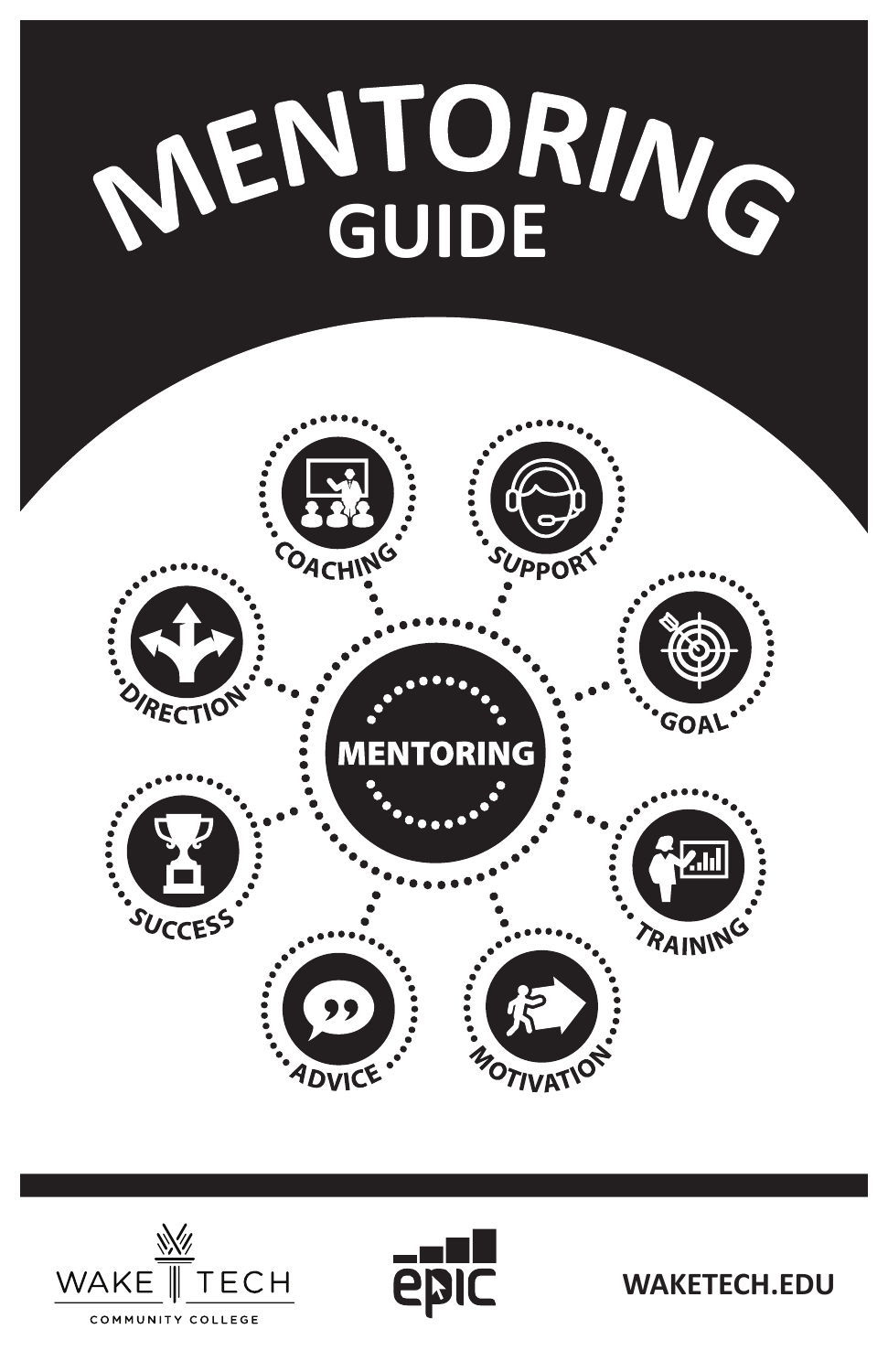#### *How to Use this Publication*

Mentors work with the Mentoring Coordinator, Department representatives, and eLearning Support and Instructional Design to guide and support new WTCC online faculty (Mentee) as they earn their EPIC Online Certification and implement the EPIC eLearning Quality Standards into online classes.

This publication contains the essential information regarding the EPIC Mentoring Program. It covers the roles and responsibilities of the mentors, mentees, department heads, and deans involved with the program. A diagram is included showing the relationships and interactions of all individuals involved in supporting new WTCC online instructors. Finally, there is an explanation of the importance of confidentiality in the EPIC mentoring program as well as documents, forms, checklists, and websites that can be helpful to new online faculty as they begin teaching online at Wake Tech.



# **EPIC Mentoring Program**

The EPIC Mentoring Program is designed to support faculty new to online teaching or new to teaching online at Wake Technical Community College. The mentoring program is part of the EPIC (eLearning Preparedness Initiative across the College) Initiative, whose goal is to "reduce barriers and support learning, persistence, and success of students in online courses."

The EPIC Mentoring Program is designed to address two areas:

- Provide support for new online faculty while completing their online certification requirements
- Provide guidance to new online faculty on best practices for online teaching and learning as they become acquainted with the most current information in their online teaching career

The mentoring program pairs EPIC Master Mentor Certified faculty members with new online instructors for up to three 16-week semesters to support them in quality teaching and learning, while they complete the EPIC online certification program. The mentoring program's major objective is to provide support and guidance to faculty new to teaching online at Wake Tech.

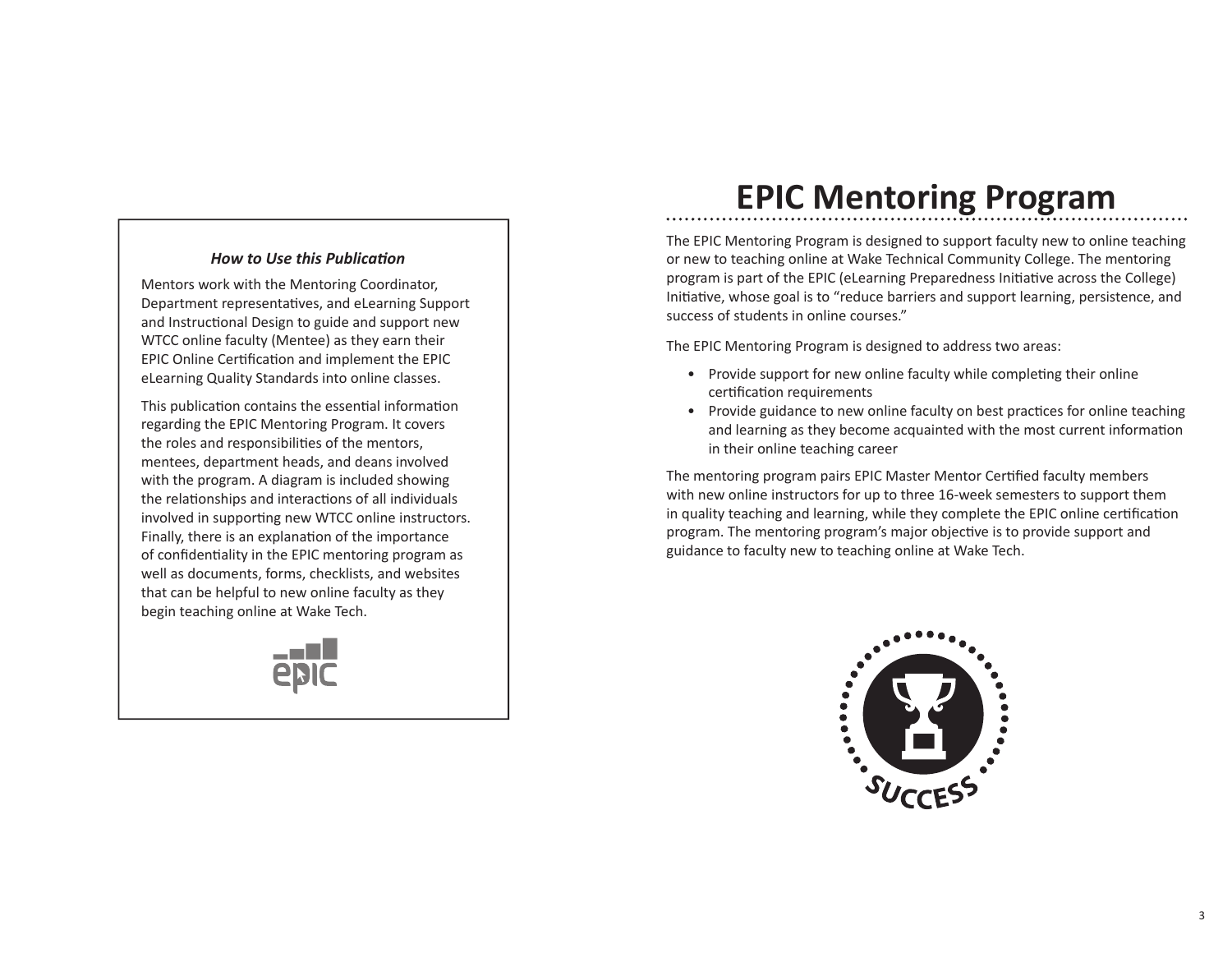

# **EPIC Mentoring Program Roles & Responsibilities**

The successful mentoring of new online faculty is a collaborative effort between the deans, department heads, mentors, and mentoring coordinator as well as eLearning Support and Instructional Design. The goal is to acclimate new online faculty to Wake Tech's expectation of providing quality online teaching and learning. A chart indicating the primary function/relationships can be found at the end of the roles and responsibilities.

#### **Mentor Role**

The mentor's role is to listen to the mentee and guide the mentee toward improvement in development as well as teaching improvements in his or her online course(s). Mentors should also follow all policies, procedures, and processes, and remain open and approachable, focusing on the mentee's goals. Mentors do not evaluate content in their mentees' courses. Questions or assistance on content should be directed by mentees to their supervisor.

Mentors are not expected to provide full instructional design support to mentees who need extensive assistance for course development or redesign, but rather, are expected simply to provide suggestions that may aid the mentee in understanding how to better present material. If extensive support is needed, the mentor should refer the mentee to eLearning Support and Instructional Design so that an instructional designer can be paired with the mentee to provide assistance.

#### *Mentor Responsibilities*

- Serve as a role model for online instructional excellence and professionalism
- Initiate a meeting with the mentee during the first weeks of the semester to establish meeting dates, exchange contact information, explain the role of a mentor, and communicate the expectations on EPIC online teaching certification
- Communicate with mentoring coordinator any concerns, issues, and problems as quickly as possible so a solution can be provided in a timely manner
- Promote an open dialogue with the mentee to encourage an effective mentoring relationship
- Observe the mentee's course to provide specific and detailed feedback about items that need to be included or improved to ensure effective course quality and delivery
- Monitor the mentee's progress towards completing EPIC online certification requirements and offer to help develop a plan for completing the program, noting the recommended sequencing of courses within the EPIC 30. See the Appendix for a checklist of the required coursework
- Provide support and answer questions as mentee completes the EPIC 30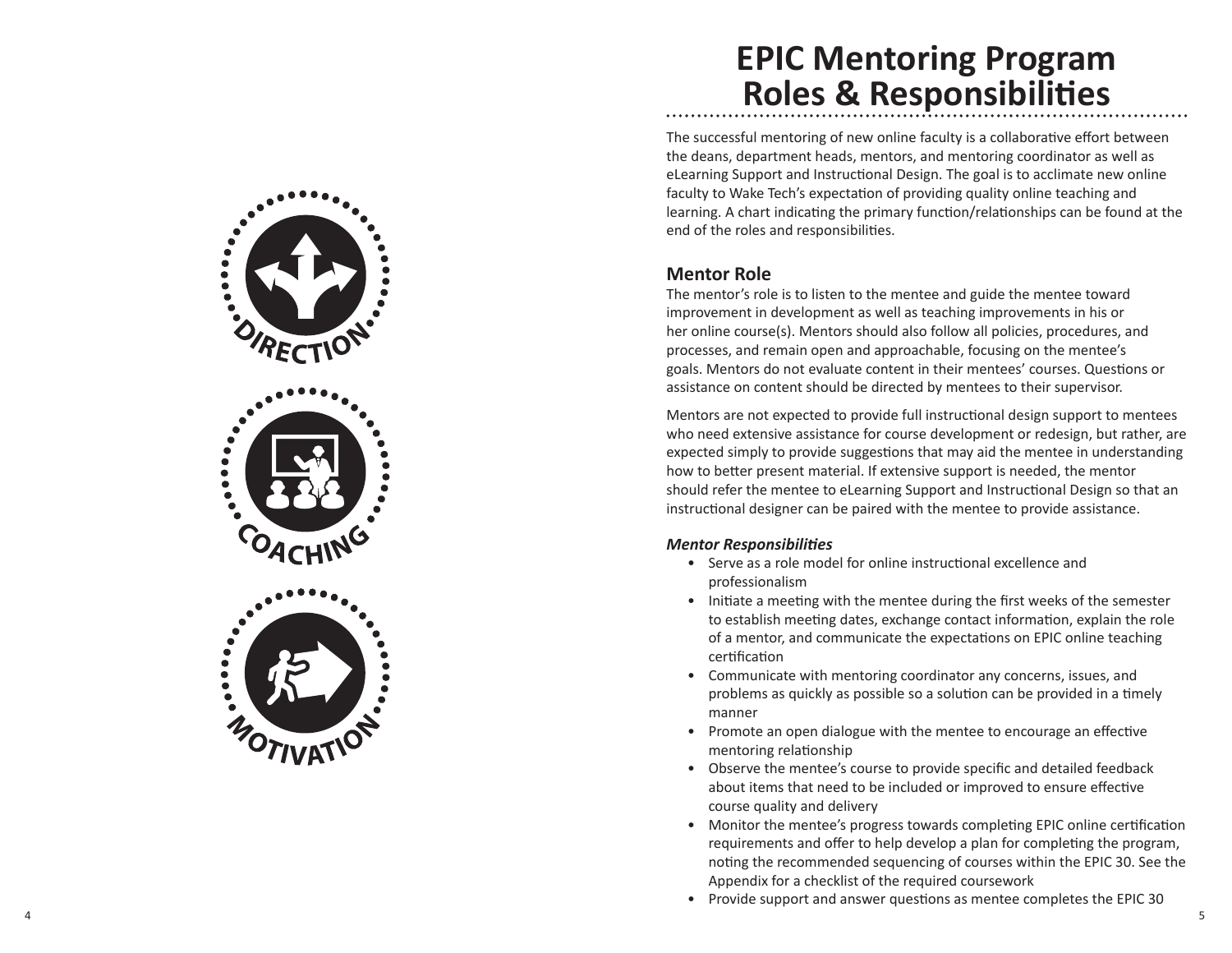- Connect mentee with the eLearning Support and Instructional Design department to secure instructional design and technology services and resources as needed
- Complete a Feedback Survey at the end of each semester serving as a mentor
- Submit required paperwork, attend mentor roundtables, and complete other requirements in a timely manner

#### **Mentee Role**

The mentee's role is to seek advice and direction from the mentor and to listen to and evaluate feedback for the purpose of using this information to make improvements in the development and teaching of online course(s).

#### *Mentee Responsibilities*

- Participate in all scheduled meetings with mentor
- Communicate with the mentor on a regular basis
- Set or review goals and timelines each semester (up to three 16-week semesters) with mentor to ensure completion of EPIC online teaching certification–EPIC Online Certification is not optional. It is required by Wake Tech policy in order to teach online
- Achieve EPIC online teaching certification
- Provide the mentor observer access to online courses at the beginning of the term to enable the mentor an opportunity to observe a course in progress
- Engage the mentor for advice and feedback as needed
- Complete a Feedback Survey at the end of each semester serving in the mentoring program

#### **Dean/Department Head**

The mentee's division dean and/or department head is responsible for onboarding the new faculty member the same as any new faculty in the division. Orientation to division and department specific policies should be reviewed, and the new faculty member should be given the departmental support expected for any faculty member.

#### *Dean/Department Head or Designee Responsibilities*

- Provide the name and contact information of all new online faculty to the Mentoring Program Coordinator within one week of hire date
- Provide new online faculty with a course shell with content that meets EPIC eLearning Quality Standards
- Communicate with new online faculty about the requirements of EPIC online certification
- Monitor any department mentee's progress for completing online certification requirements–Mentees have three (3) full-semesters to complete their certification
- Discuss with new online faculty/adjunct their progress (or lack thereof), and if necessary, help new online faculty/adjunct develop a plan for completing certification requirements
- Inform new online faculty of the college's policy requiring online certification for all faculty teaching online

#### **Mentoring Coordinator**

The mentoring coordinator's role is to oversee the EPIC Mentoring Program and ensure its goals are achieved.

#### *Mentoring Coordinator Responsibilities*

- Solicit new mentees from divisions for the mentoring program
- Coordinate the placement of mentees with mentors
- Communicate with Deans or Department Heads regarding any issues that may arise from the mentoring program
- Communicate with eLearning Support and Instructional Design any issues arising with mentee online certification requirements
- Conduct a mentor roundtable at least once a semester
- Submit required paperwork and complete other requirements in a timely manner

#### **eLearning Support and Instructional Design**

The role of eLearning Support and Instructional Design is to provide accessibility, Blackboard, course design, and instructional technology support and training to all WTCC faculty.

#### *eLearning Support and Instructional Design Responsibilities*

- Collaborate with the Mentoring Coordinator and/or mentor to provide specialized assistance to new online faculty as needed
- Provide instruction for the EPIC 30 online certification
- Provide instructional design or technology support for online course revisions and new online course creation

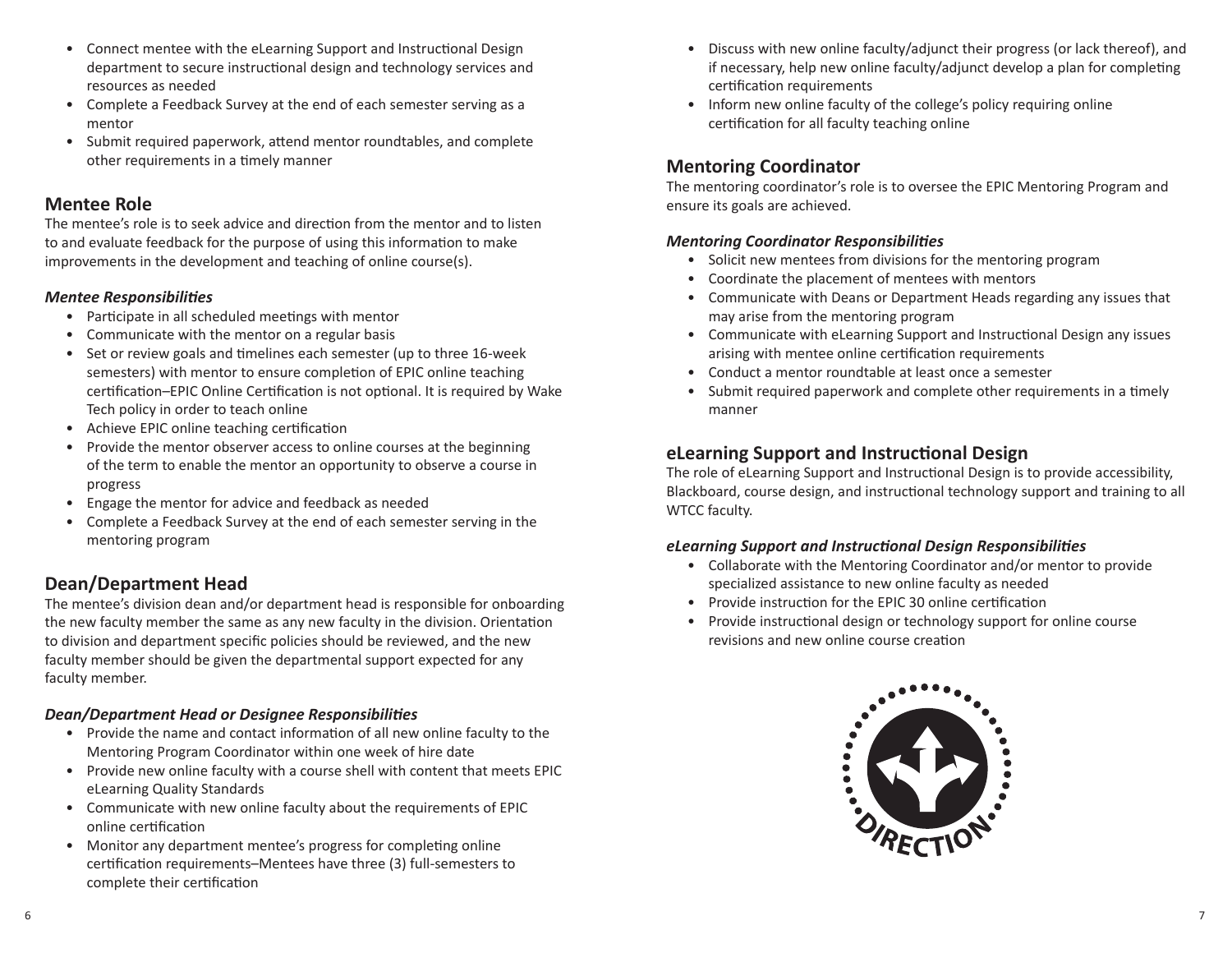

## **Confidentiality in the Mentoring Program**

Confidentiality is critical in the mentee-mentor relationship. Effective mentoring relationships typically involve disclosure and sharing of critical information. As such, the development of trust through commitment to confidentiality is an essential component of the EPIC Mentoring Program. The following are principles and guidelines that apply to one-on-one mentoring relationships:

- 1. The overarching purpose of the program is to foster excellence in online teaching and learning, not for evaluation purposes. Therefore, mentors are asked to use their best judgment in distinguishing between roles and communications that are intended for the constructive development of the mentee, as opposed to those that might result in evaluation of the mentee. Providing information that could be used for the evaluation of the mentees counter to the goals of the program should be avoided.
- 2. All conversations between mentor and mentee are to be kept confidential unless both parties agree otherwise. Exceptions include situations involving sexual harassment, discrimination, or other activity that violates law or policy; confidentiality cannot be guaranteed in these circumstances.
- 3. Mentors and mentees must sign an agreement that includes confidentiality. Mentors will meet periodically to discuss effective mentoring and share experiences. In order to make these conversations helpful while maintaining confidentiality, mentors agree to the following:
	- Mentors can reveal the identities of their mentees to other mentors with the understanding that information about mentees is to be kept confidential within the program
	- Mentors should not discuss their own mentees with others outside the mentoring program, including department heads, without the permission of their mentees
	- Mentors should not discuss other mentees (not their own) with individuals outside the mentoring program. The discussion within the program should focus primarily on attendance, program improvements, best practices, and program enhancements and should avoid specific performance issues

With the permission of the mentee, the mentor may connect the mentee with the eLearning Support and Instructional Design (eLSID) department for assistance with course design or technology support. The mentor should contact the eLSID Director or one of the Coordinators.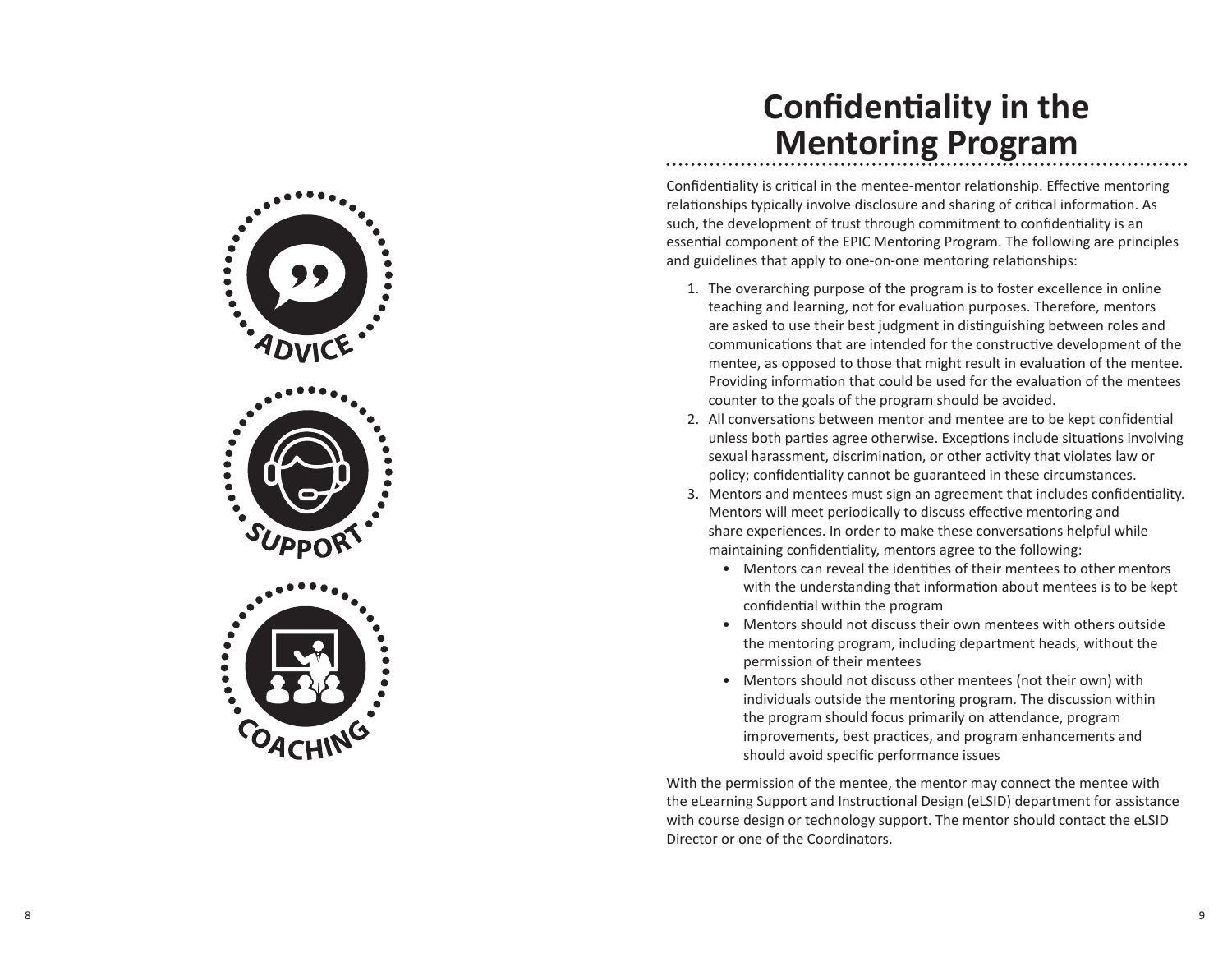

### **APPENDIX**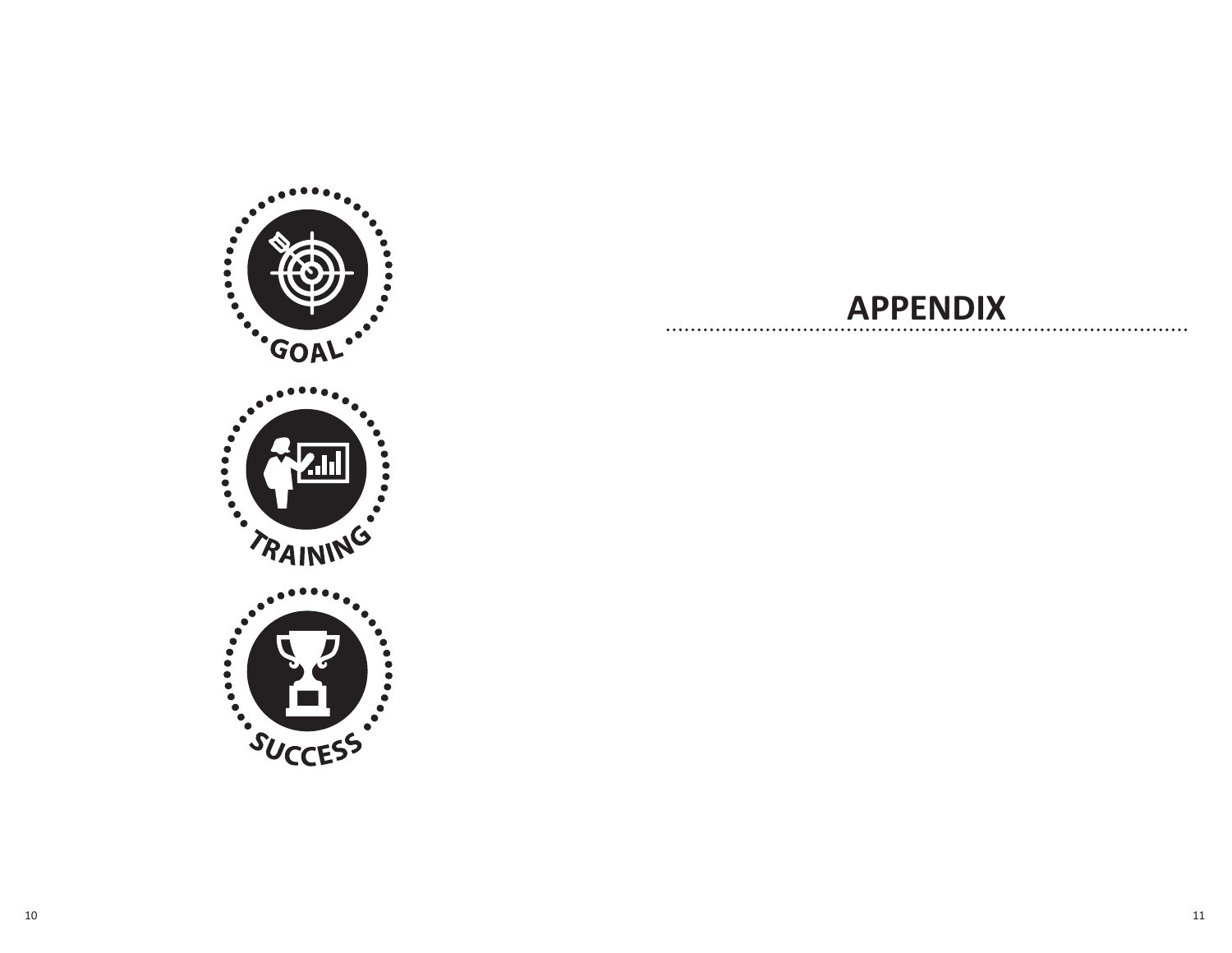| <b>Glossary of Terms</b>                           |                                                                                                                                                                                                                                                                                                         |
|----------------------------------------------------|---------------------------------------------------------------------------------------------------------------------------------------------------------------------------------------------------------------------------------------------------------------------------------------------------------|
| <b>Best Practices</b>                              | Practices that are research-based and designed to<br>produce increased student success                                                                                                                                                                                                                  |
| Confidentiality                                    | A trusting relationship, where shared information is<br>kept private                                                                                                                                                                                                                                    |
| eLearning                                          | Courses offered online for students to access<br>through internet connections                                                                                                                                                                                                                           |
| eLearning Support &<br><b>Instructional Design</b> | Provides technical support and instructional design<br>services to all WTCC faculty                                                                                                                                                                                                                     |
| <b>EPIC eLearning Quality</b><br><b>Standards</b>  | WTCC-approved collection of best practices<br>representing quality in online teaching and learning                                                                                                                                                                                                      |
| <b>Faculty Online</b><br><b>Preparedness</b>       | WTCC faculty will develop the course design and<br>delivery skills they need through the EPIC Online<br>Certification program that will provide instruction in<br>the learning management system (LMS), pedagogy,<br>instructional design, accessibility, and advanced<br>training for online teaching. |
| <b>Mentee</b>                                      | WTCC employee who desires to be certified to teach<br>online and works with a mentor while completing<br>the online instructor certification program, which is<br>composed of 30 hours of professional development,<br>as outlined by EPIC                                                              |
| <b>Mentor</b>                                      | WTCC employee who has completed the online<br>master teaching certification program via the<br>mentoring concentration and is recommended by a<br>supervisor to be a mentor                                                                                                                             |
| <b>New Online Instructor</b>                       | A WTCC faculty member who is teaching online for<br>the first time or who is new to teaching online at<br><b>WTCC</b>                                                                                                                                                                                   |

#### **EPIC30 ONLINE TEACHING CERTIFICATE**

| <b>Checklist for EPIC 30-hour Training</b> |                                                                                                                                                                    |                   |
|--------------------------------------------|--------------------------------------------------------------------------------------------------------------------------------------------------------------------|-------------------|
| <b>Order</b>                               | <b>Course Completion Pathway</b>                                                                                                                                   | <b>PD Credits</b> |
| 1                                          | ACC 101: Introduction to Accessibility                                                                                                                             | 3                 |
| $\overline{2}$                             | TLS 101: Introduction to Universal Design for Learning                                                                                                             | 4                 |
| 3                                          | <b>BBD 101: Blackboard Skills Development-Course</b><br><b>Structure &amp; Navigation</b>                                                                          | 1                 |
| 4                                          | <b>BBD 102: Blackboard Skills Development-Managing</b><br><b>Instructional Content</b><br>(Prerequisite: BBD 101)                                                  | 1                 |
| 5                                          | <b>BBD 103: Blackboard Skills Development-</b><br><b>Communication Tools</b><br>(Prerequisites: BBD 101, BBD 102)                                                  | 1                 |
| 6                                          | <b>BBD 110: Blackboard Skills Development-Managing</b><br><b>Assessments</b><br>(Prerequisites: BBD 101, BBD 102, BBD 103)                                         | $\overline{2}$    |
| $\overline{7}$                             | <b>BBD 120:</b> Blackboard Skills Development-Managing the<br>Grade Center<br>(Prerequisites: BBD 101, BBD 102, BBD 103, BBD 110)                                  | 2                 |
| 8                                          | <b>EPIC 101: Best Practices in Course Navigation and Design</b><br>(Prerequisites: BBD 101, BBD 102, BBD 103, BBD 110,<br><b>BBD 120)</b>                          | 4                 |
| 9                                          | <b>EPIC 102: Best Practices in Online Communication &amp;</b><br>Collaboration<br>(Prerequisites: BBD 101, BBD 102, BBD 103, BBD 110,<br><b>BBD 120, EPIC 101)</b> | 4                 |
| 10                                         | <b>EPIC 103: Best Practices in Online Assessments</b><br>(Prerequisites: BBD 101, BBD 102, BBD 103, BBD 110,<br>BBD 120, EPIC 101, EPIC 102)                       | 4                 |
| 11                                         | <b>EPIC 104: EPIC30 Capstone</b><br>(Prerequisites: BBD 101, BBD 102, BBD 103, BBD 110,<br>BBD 120, ACC 101, TLS 101, EPIC 101, EPIC 102, EPIC 103)                | 4                 |
|                                            | <b>TOTAL HOURS</b>                                                                                                                                                 | 30                |

It is recommended to follow the sequence of courses shown above. Register for courses through GoSignMeUp.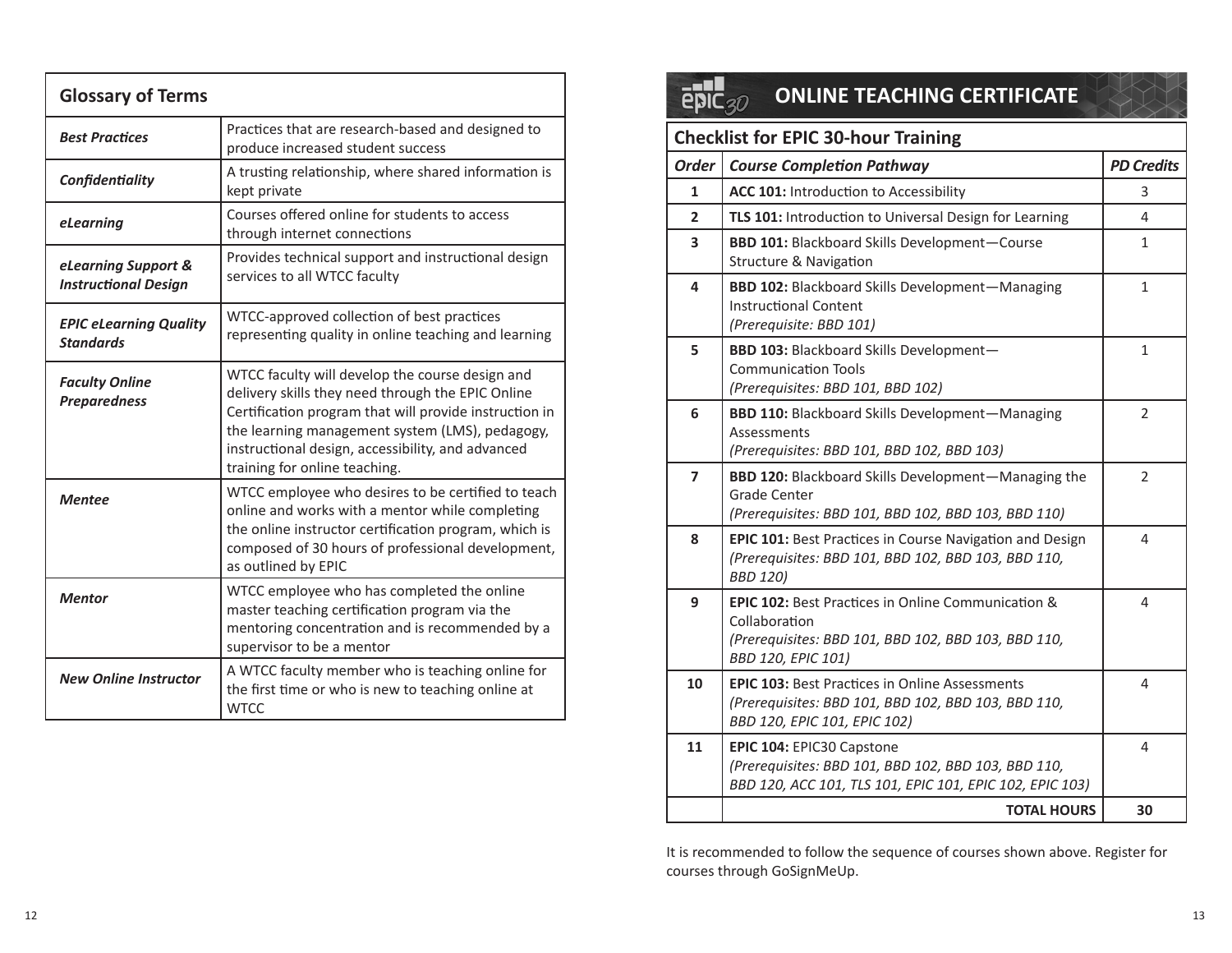# **EPIC Mentoring Relationship Chart\***



\*indicates primary function/relationships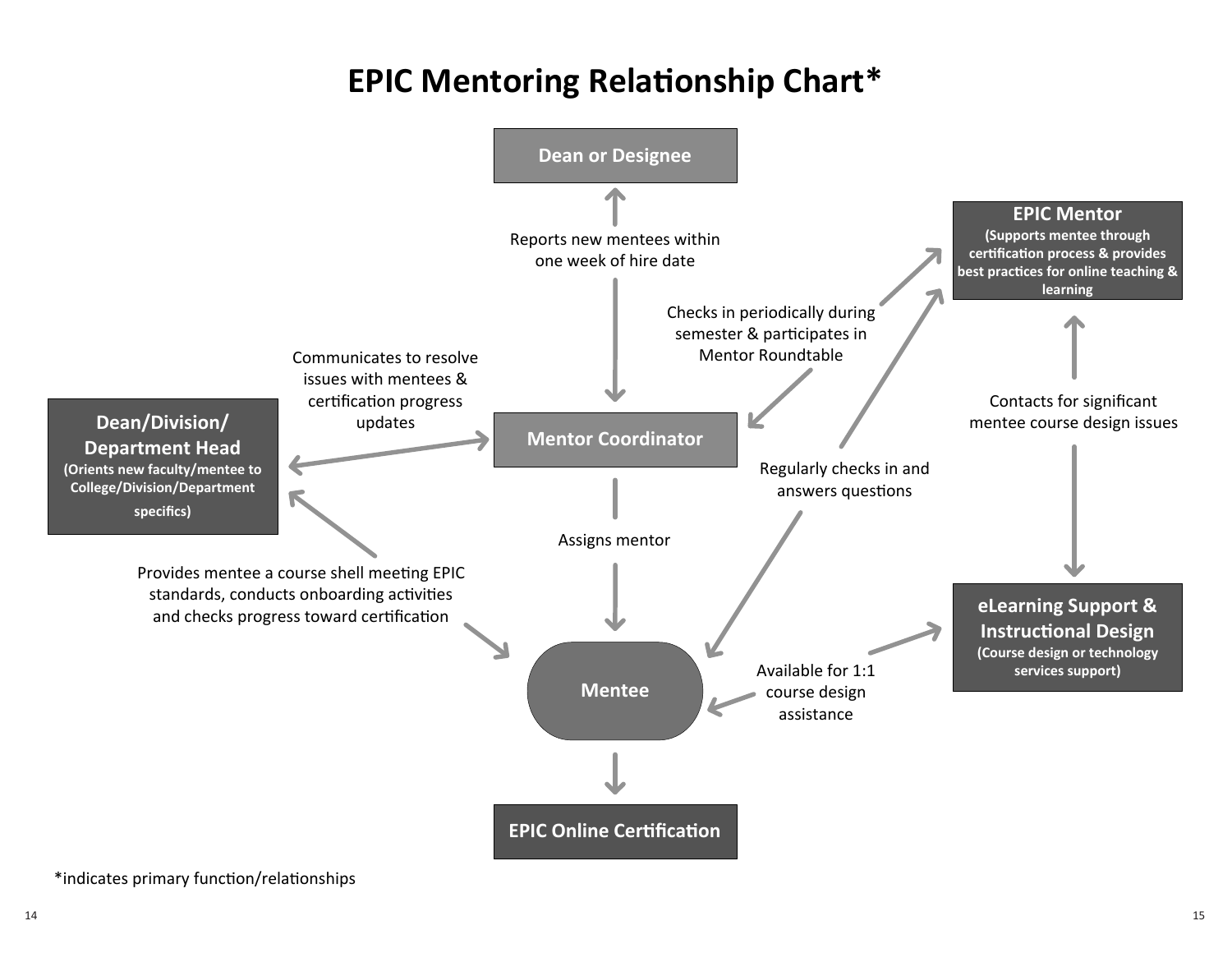| <b>Documents, Forms, and Resources</b>                       |                                                                                                                                                                                                                                                                                                                                                                                                            |
|--------------------------------------------------------------|------------------------------------------------------------------------------------------------------------------------------------------------------------------------------------------------------------------------------------------------------------------------------------------------------------------------------------------------------------------------------------------------------------|
| <b>EPIC Online Certification</b><br><b>Program Checklist</b> | The list of courses faculty need to complete for<br>online certification can be found in the appendix.                                                                                                                                                                                                                                                                                                     |
| <b>EPIC Course Checklist</b>                                 | Details all the items that should be present in every<br>course site to align with the EPIC eLearning Quality<br>Standards. See the appendix for the checklist.                                                                                                                                                                                                                                            |
| <b>EPIC Top Ten List</b>                                     | This list contains 10 strategies that WTCC students<br>say make online teaching and learning a success.<br>This resource is located under Publications on the<br>EPIC Website.                                                                                                                                                                                                                             |
| eLearning Resource<br><b>Center</b>                          | Look for the eLearning Resource Center on the<br>enrolled courses list in your Blackboard account.<br>Use this new resource to review current online and<br>hybrid course policies and procedures; to access<br>guides, handouts, and video tutorials; to check for<br>known Blackboard issues and updates; and to be<br>aware of professional development opportunities<br>provided by eLearning Support. |
|                                                              | Topics:                                                                                                                                                                                                                                                                                                                                                                                                    |
|                                                              | Policies and procedures, including course<br>preview and course entry quiz information<br>Accessibility introduction lessons for review<br>$\bullet$<br>Blackboard guides and video tutorials<br>$\bullet$<br>Known Blackboard issues and workarounds<br>$\bullet$<br>Troubleshooting tips<br>$\bullet$                                                                                                    |
| <b>EPIC eLearning Quality</b><br><b>Standards</b>            | These standards represent the quality that should<br>be present in all online courses at WTCC. This<br>resource is located under Publications on the EPIC<br>Website.                                                                                                                                                                                                                                      |
| <b>EPIC Website</b>                                          | Look for a summary of the EPIC Initiative and<br>specifically the links to Publications, Data, and<br>Exemplary Course Videos.                                                                                                                                                                                                                                                                             |
|                                                              | https://www.waketech.edu/epic                                                                                                                                                                                                                                                                                                                                                                              |
| <b>EPIC Mentoring</b><br><b>Agreement Form</b>               | The agreement lists the Mentor and Mentee<br>commitments for the EPIC Mentoring Program. See<br>the appendix for the agreement.                                                                                                                                                                                                                                                                            |
| The Information<br><b>Technology Help Center</b>             | Frequently asked questions and answers regarding<br>information technology issues at WTCC.                                                                                                                                                                                                                                                                                                                 |
|                                                              | https://www.waketech.edu/help-center/its/topics                                                                                                                                                                                                                                                                                                                                                            |

| <b>Documents, Forms, and Resources</b>      |                                                                                                                                                                                                                                                                                                                                                                                                                                                                                                                                                                                                                                                                                                                                                                                                                                                                                                                                                                                                                                                                                                                     |  |
|---------------------------------------------|---------------------------------------------------------------------------------------------------------------------------------------------------------------------------------------------------------------------------------------------------------------------------------------------------------------------------------------------------------------------------------------------------------------------------------------------------------------------------------------------------------------------------------------------------------------------------------------------------------------------------------------------------------------------------------------------------------------------------------------------------------------------------------------------------------------------------------------------------------------------------------------------------------------------------------------------------------------------------------------------------------------------------------------------------------------------------------------------------------------------|--|
| <b>Online Support for</b><br><b>Faculty</b> | The eLearning Support & Instructional Design<br>Department provides accessibility, Blackboard,<br>course design, and instructional technology support<br>and training.                                                                                                                                                                                                                                                                                                                                                                                                                                                                                                                                                                                                                                                                                                                                                                                                                                                                                                                                              |  |
|                                             | Visit the <b>Accessibility Resources</b> page to learn<br>more about the services provided to help<br>faculty and staff develop accessible content<br>The <i>eLearning Resource Center</i> contains<br>$\bullet$<br>information on distance education policies<br>and procedures, guides and tutorials,<br>technical issues and updates, and more.<br>Learn more by visiting the eLearning<br>Resource Center page or look for this course<br>in your Blackboard course list<br><b>Workshops</b> and training are provided on<br>a variety of topics, including Accessibility,<br>Blackboard, Content Creation Tools, Open<br>Educational Resources, Technology, Teaching<br>and Learning Strategies, and Web-Based<br>Tools and Resources. The training course<br>catalog is available on the Workshops page.<br>Sign up for training using GoSignMeUp<br>through the Professional Development site<br>Call the <i>Help Desk</i> for support: 919-866-<br>7000. Press 2 for Faculty Assistance; then<br>Press 1 for Blackboard, Mon.-Fri. 7:00AM-<br>5:00PM<br>After hours, <b>Blackboard Support</b> is available |  |
|                                             | by calling 1-866-471-4252                                                                                                                                                                                                                                                                                                                                                                                                                                                                                                                                                                                                                                                                                                                                                                                                                                                                                                                                                                                                                                                                                           |  |

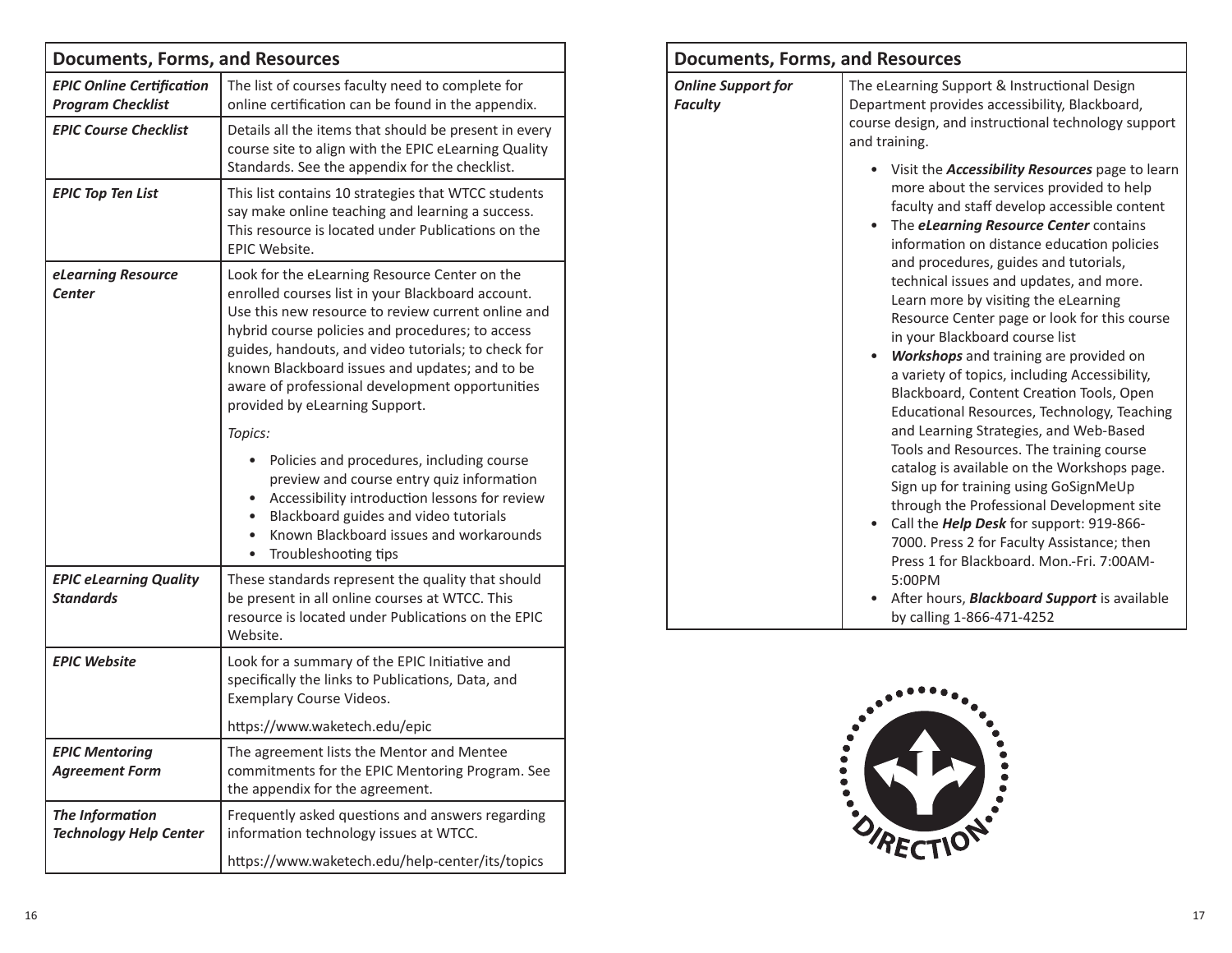# **EPIC Mentoring Agreement Form**

We enter into this partnership with the mindset this will be a positive experience. We will spend our time discussing the development of a quality online course according to the EPIC eLearning Quality Standards and the completion of the online certification. To accomplish these goals we agree that:

- 1. The mentoring relationship will be contracted for a minimum of one semester. Progress towards completing online certification will be reviewed at the end of each semester. The mentoring relationship will end by amicable agreement or when the mentee has achieved online certification
- 2. We will meet at least three (3) times per semester. At least the first of these will be a face-to-face meeting. Meeting times, once agreed, should not be cancelled unless it is unavoidable. At the end of each meeting, we will agree to or confirm a date for the next meeting.
- 3. In between meetings, we will contact each other by **Email** Microsoft Teams, text, phone, Skype, Google docs, Google collaborate, video conferencing, online chat sessions within Blackboard, and Blackboard collaborate) approximately once every \_\_\_\_\_\_\_\_\_\_\_\_ weeks.
- 4. We will keep the content of these meetings confidential.
- 5. The mentor will be honest and provide specific and detailed feedback to the mentee. The mentee will be open to the feedback.
- 6. We will set goals to achieve EPIC Online Certification.
- 7. We will review progress towards completing the EPIC Online Certification program at the end of each of the three required meetings per semester.

| Semester/Year Beginning: _____________________                                                                                                                                                                                 |  |
|--------------------------------------------------------------------------------------------------------------------------------------------------------------------------------------------------------------------------------|--|
| ACC 101 Introduction to Accessibility                                                                                                                                                                                          |  |
| TLS 101 Introduction to Universal Design for Learning                                                                                                                                                                          |  |
| BBD.101 Blackboard Skills Development: Course Structure & Navigation                                                                                                                                                           |  |
| BBD102 Blackboard Skills Development: Managing Instructional Content                                                                                                                                                           |  |
| BBD103 Blackboard Skills Development: Communication Tools                                                                                                                                                                      |  |
| BBD110 Blackboard Skills Development: Managing Assessments                                                                                                                                                                     |  |
| BBD120 Blackboard Skills Development: Managing the Grade Center                                                                                                                                                                |  |
| EPIC 101 Best Practices in Course Navigation and Design                                                                                                                                                                        |  |
| EPIC 102 Best Practices in Online Communication & Collaboration                                                                                                                                                                |  |
| EPIC 103 Best Practices in Online Assessments                                                                                                                                                                                  |  |
| EPIC 104 EPIC30 Capstone                                                                                                                                                                                                       |  |
| 8. The mentor agrees to avoid any form of performance evaluation of their<br>mentee or new faculty member.<br>9. I accept the role of the mentor. Initial: ___________________________________                                 |  |
| 10. I accept the role of the mentee. Initial: __________________________________                                                                                                                                               |  |
|                                                                                                                                                                                                                                |  |
| Mentor's signature: Management of the Mentor's signature:                                                                                                                                                                      |  |
| Date: Date:                                                                                                                                                                                                                    |  |
|                                                                                                                                                                                                                                |  |
|                                                                                                                                                                                                                                |  |
| Date: and the contract of the contract of the contract of the contract of the contract of the contract of the contract of the contract of the contract of the contract of the contract of the contract of the contract of the  |  |
|                                                                                                                                                                                                                                |  |
|                                                                                                                                                                                                                                |  |
| Date: the contract of the contract of the contract of the contract of the contract of the contract of the contract of the contract of the contract of the contract of the contract of the contract of the contract of the cont |  |
|                                                                                                                                                                                                                                |  |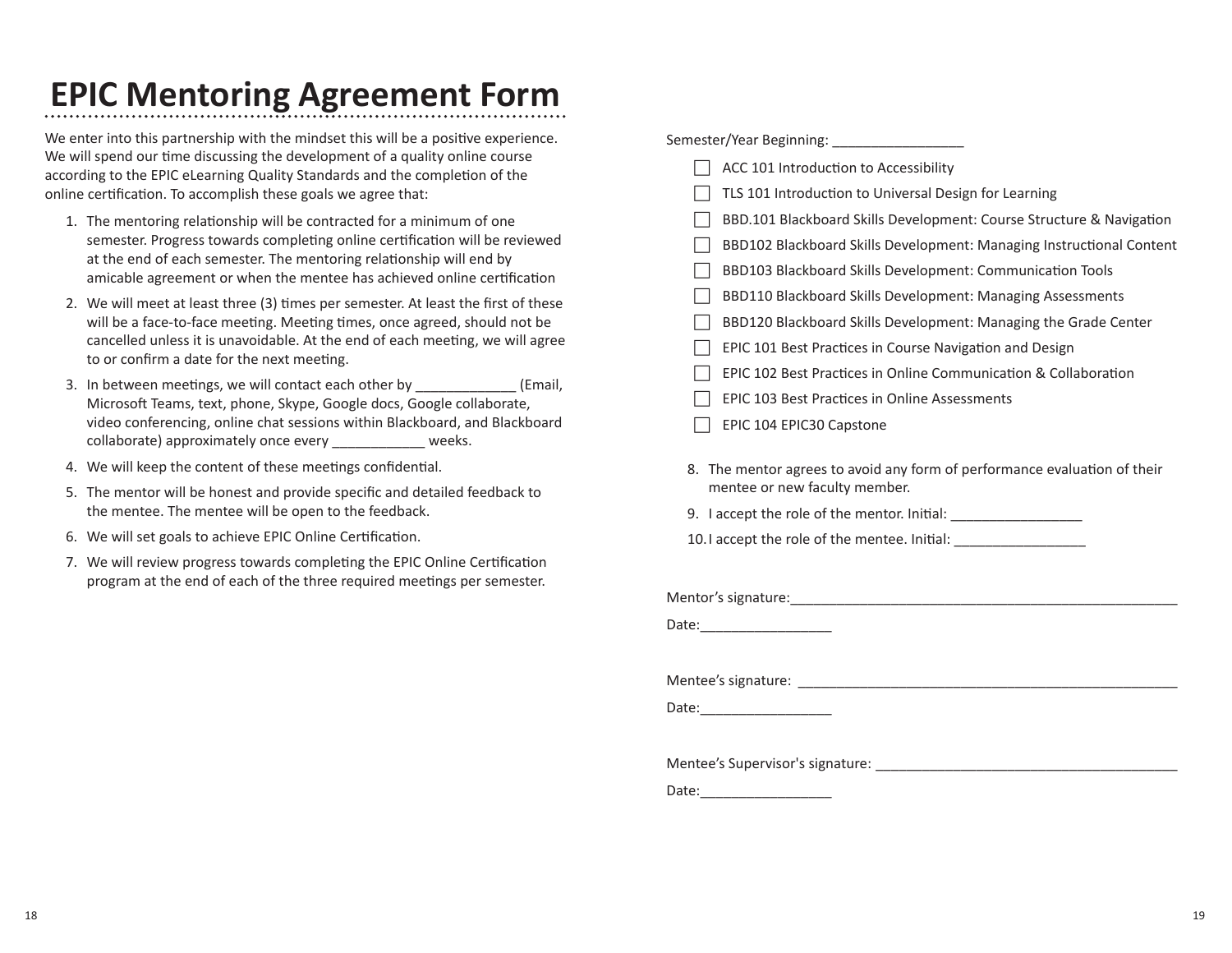### **EPIC ONLINE COURSE CHECKLIST**

#### **Part A – Menu, Getting Started, Faculty Information, and Tools**

- *Navigation Menu*  $\Box$  The course menu follows the order of the standardized menu template. No more than 3 additional course menu items added. Course menu link titles follow EPIC guidelines. Standardized course menu links are not duplicated. Dividers are placed in the correct location. Color contrast is used effectively.  $\Box$  Text is visible without overflowing menu area or button.  $\Box$  Course entry quiz is hidden after the 10% mark. *Welcome Message*  $\Box$  Welcome message is posted in the Announcements or Getting Started section of the course and is easy to locate.  $\Box$  Welcome message contains name of course, an introduction, words of encouragement, and directions to begin the course. *Getting Started* The following content is populated within Getting Started: Instructions clearly direct students how to get started and where to find various course components.  $\Box$  Instructions introduce students to the purpose and structure of the course. Tips are provided on how best to succeed in an online learning environment.  $\Box$  Provides a course link to the course syllabus (posted in Course Resources). Provides a course link to Student Support. *Faculty Information* The following content is posted within Faculty Information: Faculty's name and title. Faculty's college email address. Faculty's office phone number. \*\*N/A for adjunct instructors Faculty's office hours. \*\* N/A for adjunct instructors Faculty's office location, including campus. \*\*N/A for adjunct instructors Preferred method of contact is clearly indicted. Clear standards are established for faculty responsiveness and availability. Avatar or representative photo of faculty member.
	-
	- Faculty bio/introduction.

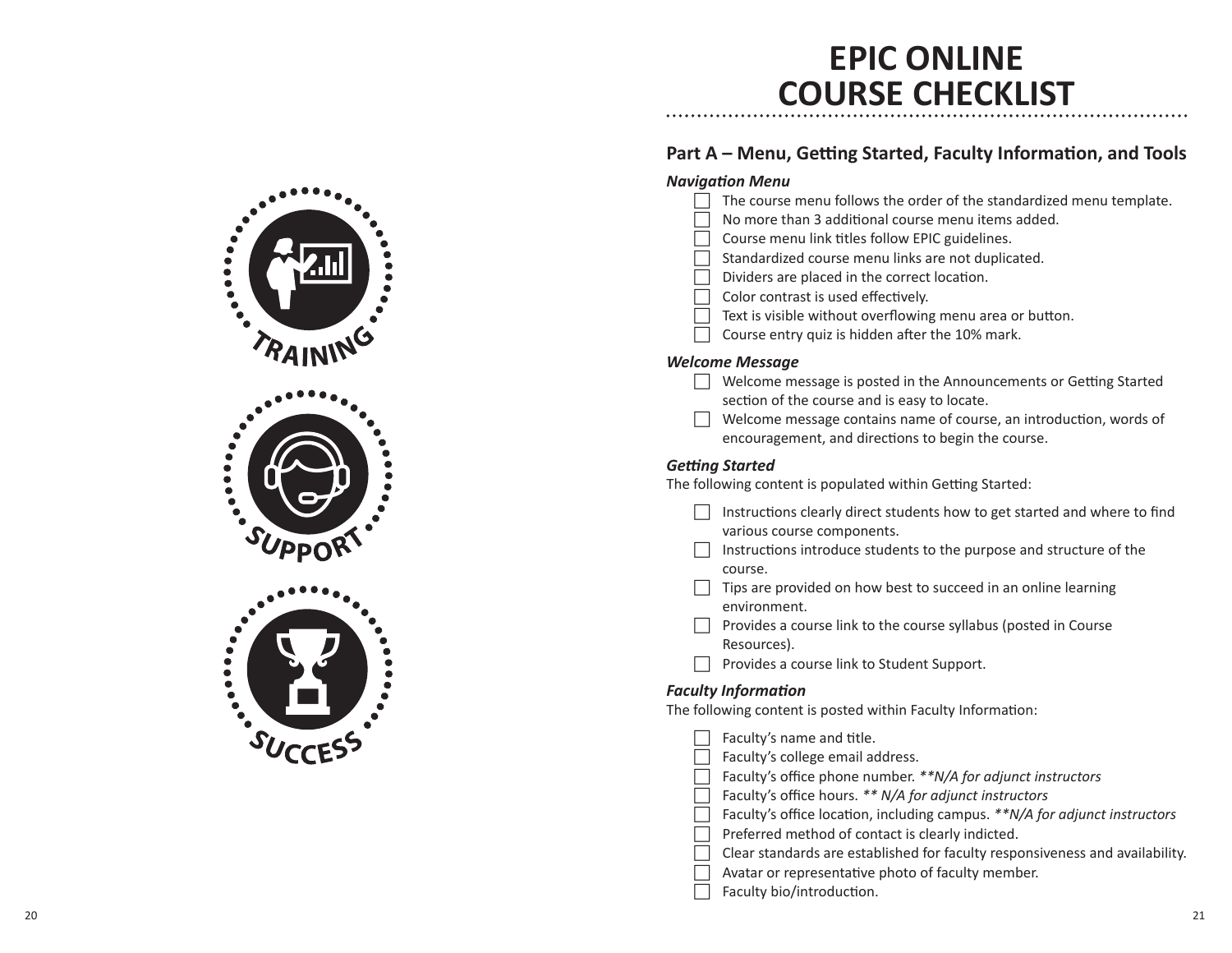#### *Tools*

 $\Box$  Unused Tools are hidden to users to avoid confusion, make relevant content easier to find, and streamline course design.

#### **Part B – Course Resources and Student Support**

#### *Syllabus*

- Syllabus is the first item posted under Course Resources.
- Syllabus is provided in a printable format, for example, docx or pdf.
- $\Box$  The course description from the NCCCS CCL or WTCC course catalog is posted.
- $\Box$  Prerequisite courses are clearly stated.

#### *Course-level Student Learning Outcomes (SLOs) on Syllabus*

- SLOs for the course are clearly stated on the syllabus.
- SLOs for the course are measurable (refer to Blooms Taxonomy).
- SLOs directly reflect the content and expectations described in the Course Description provided by the NCCCS.
- $\Box$  SLOs are representative of the scope of the course.

#### *Course Materials on Syllabus or posted as an individual item under Course Resources*

| $\Box$ Any required course materials [textbooks (including ISBN), supplies, |
|-----------------------------------------------------------------------------|
| publisher content, and/or software, etc.] are clearly stated.               |

- All materials are current and relevant to the course.
- The purpose of instructional materials (both required and recommended) and how materials are to be used are clearly explained.

#### *Grading Policy on Syllabus or posted as an individual item under Course Resources*

- The course grade weighting or points system is clearly stated.
- $\Box$  The grading policy/practices are easy to understand.
- Penalties for late and/or incomplete work are clearly stated.
- $\Box$  Turnaround time on graded assignments and where to locate feedback within the course is clearly stated.

#### *Course Calendar or Schedule on Syllabus or posted as an individual item under Course Resources*

- F *If it is a separate document—*Course calendar or schedule is posted in Course Resources.
- F *If it is a separate document—*Course calendar or schedule is provided in a printable format, docx or pdf, for example.
- $\Box$  Course calendar or schedule has a clear breakdown based on the structure of the course.
- Dates in the calendar or schedule are correct and reflect the current semester and year.

*Attendance Policy on Syllabus or posted as an individual item under Course Resources*

- $\Box$  The attendance policy is clearly stated.
- $\Box$  The attendance policy includes the purpose of the Course Entry Quiz in determining entry into the course.
- The attendance policy includes what constitutes attendance in the course.
- The attendance policy includes the consequences of non-attendance.

*Instructions on Syllabus or posted as an individual item under Course Resources*

- $\Box$  General "how to" assignment instructions for submission are provided and clearly written.
- $\Box$  Course instructions answer basic questions related to research, writing (format), and technology/software used.
- $\Box$  Links to plug-ins or required course software are provided when necessary.
- $\Box$  Any platform limitations are clearly stated as needed (i.e., OS or specific browser).

*Communication Expectations on Syllabus or posted as an individual item under Course Resources*

- $\Box$  The expectations for student interaction are clearly articulated.
- Communication expectations, including netiquette for online discussions, e-mail, social media, and other forms of written interaction, are stated clearly.

*Course Policies on Syllabus or posted as an individual item under Course Resources*

Course policies with which the student is expected to comply are clearly stated or links are provided to the information.

#### *Student Support*

- $\Box$  Student support area is pre-populated with required items.
- $\Box$  Content in Student Support is not duplicated.

#### *Student Help*

 $\Box$  A Student Help Forum or similar resource is available in the course under Collaboration.

### **Part C – Lessons**

#### *Introduction Assignment/Ice Breaker*

- $\Box$  Introductory assignment is easy to locate.
	- Clear instructions for the assignment, including participation requirements, are provided.
- $\Box$  The assignment is collaborative in nature and is designed to build rapport and/or a sense of community.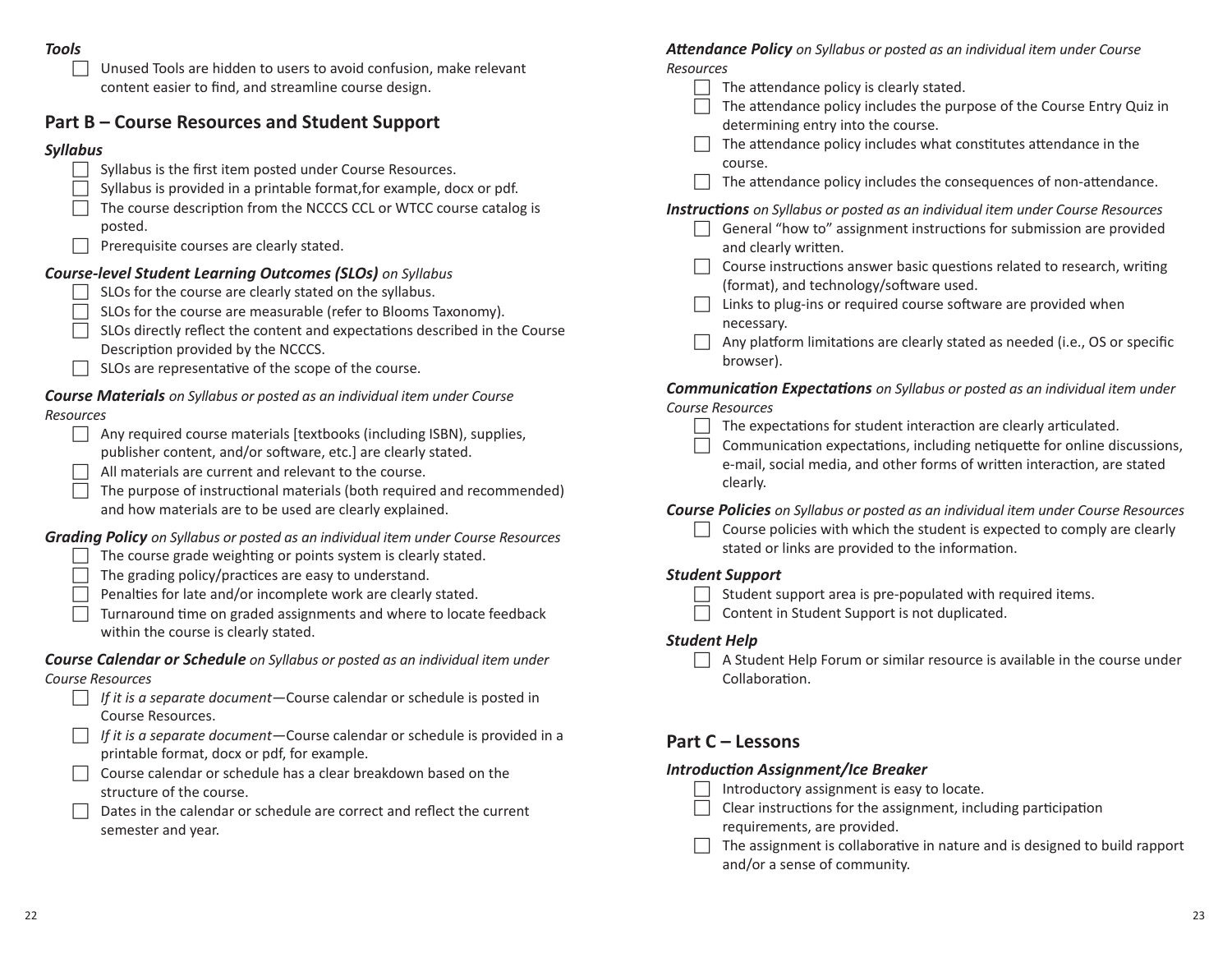#### *Navigation*

Navigation between lessons is consistent, logical, and efficient.

- Unused navigation elements have been removed or hidden.
- $\Box$  All content can be accessed within 3-4 clicks.

#### *Student Learning Outcomes (SLOs) posted in each Lesson/Week/Module/Unit*

- SLOs for the lesson/week/module/unit are clearly stated.
- SLOs for the lesson/week/module/unit are measurable.
- SLOs are consistent with the course-level SLOs.

#### *Structure and Consistency*

- $\Box$  Content within lesson/week/module/unit is sequenced.
- $\Box$  A form of "task list" is provided within each lesson/week/module/unit.
- Content within lesson/week/module/unit is structured in a consistent manner. (i.e., use of organizational tools that allow students easy access to content).
- The course design and/or layout is consistent and easily orients students.
- Content within each lesson/week/module/unit is organized and divided using titles, headings, subtitles, etc.
- $\Box$  Font type, size, and color are readable and consistent throughout the course.

#### *Expectations*

- $\Box$  All expectations and activities are clearly stated, including reading, learning activities, and assessments.
- $\Box$  Due dates for all assessments and activities are stated in a prominent place.

#### *Collaboration*

| Activities provide opportunities for faculty-student interaction when |
|-----------------------------------------------------------------------|
| appropriate.                                                          |

- Activities provide opportunities for student-student interaction when appropriate.
- The Collaboration course menu item links to at least one collaboration tool that is used in the course.
- Student participation in collaborative activities is defined, including consequences for non-compliance, and a mechanism for measuring quality and quantity is provided.

#### *Variety*

- $\Box$  Learning activities use a variety of technology tools and teaching methods.
- $\Box$  Activities provide opportunities for student-content interaction when appropriate.

#### *Assessments*

The types of assessments in the course align with Course SLOs/ Lesson/ Week/Module/Unit-level SLOs and complement course activities.

- Assessments are suitable for a distance learning environment and effectively measure learning.
- $\Box$  Assessments and evaluations use multiple methods, where appropriate.
	- Instructions for assessments, such as time limits, format, or submission guidelines are clearly stated.

#### *Rubrics/Grading Criteria*

- $\Box$  Rubrics or grading criteria are provided for substantive assignments (>5% individual or cumulative).
- $\Box$  Rubrics provide specific, descriptive criteria and a breakdown of point structure.
	- Criteria relate directly to SLOs and course grading policy.

#### *Intellectual Property*

 $\Box$  All resources and materials used in the course are appropriately cited (when necessary).

#### **Part D – Accessibility**

#### *Accessibility (ADA) Compliance*

|  | Text-based course content uses heading styles and other built-in          |
|--|---------------------------------------------------------------------------|
|  | structures like ordered and unordered lists.                              |
|  | All Word documents present in the course are accessible, including using  |
|  | an accessible heading structure and alt text for images.                  |
|  | All Excel documents in the course are accessible.                         |
|  | All PDF documents in the course are accessible.                           |
|  | Font type, size, and color enhance readability throughout the course.     |
|  | Course content, including attached files, does not include text within a  |
|  | graphic (unless it is decorative) or blinking/moving text.                |
|  | A link to the plug-in is provided when needed.                            |
|  | All file/document names adhere to accessibility guidelines.               |
|  | All file/document links are formatted for accessibility.                  |
|  | All hyperlinks are formatted for accessibility.                           |
|  | Internet resources, including videos, can be navigated or operated with   |
|  | keyboard shortcuts.                                                       |
|  | All images within the course have alt tags.                               |
|  | A long description is included near images, charts, graphs, and diagrams  |
|  | that are more complex.                                                    |
|  | All tables are formatted to adhere to accessibility guidelines.           |
|  | All video content is closed-captioned.                                    |
|  | All audio content has transcripts provided.                               |
|  | Linked and embedded multimedia clips and videos are captioned, and        |
|  | audio descriptions are included, when appropriate.                        |
|  | Any other multimedia present in the course meets accessibility standards. |
|  | All PowerPoint documents in the course are accessible.                    |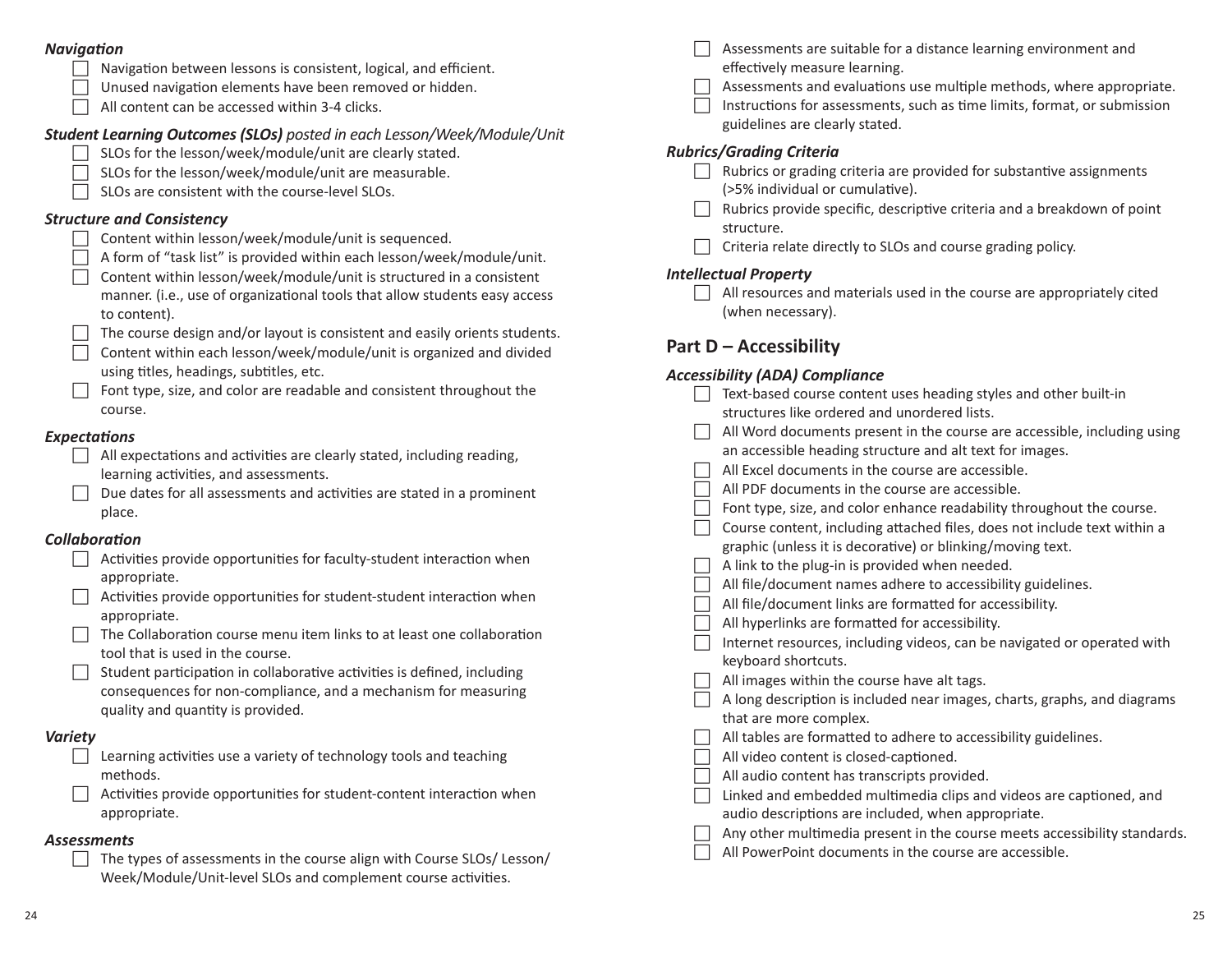#### **Part E – Grade Center and Faculty Presence**

#### *Grade Center*

- $\Box$  Faculty adhere to stated and/or departmental grading expectations (e.g., 7 days after due date has passed).
- $\Box$  An accurate weighted grade is available for students to determine their course grade, without having to perform any calculations, which will allow them to keep up with their course progress. *The grade weighting or total points should match what is stated on the syllabus or in the course resources section. If a third-party grading system is used, students should be referred to the location that contains their current average in the course.*   $\Box$  Unused rows and columns are hidden from student view or deleted.

#### *Faculty Presence*

 $\Box$  Regular faculty presence and responsiveness are evident throughout the course, achieved through announcements, participation on discussion forums, and/or detailed feedback on assessments, etc.

#### *Mechanics*

- $\Box$  The course grammar and mechanics do not negatively affect readability and expression of main ideas.
	- The course does not contain broken links (i.e., files, website, document, Soft Chalk, NCLOR, video, etc).



# **NOTES**